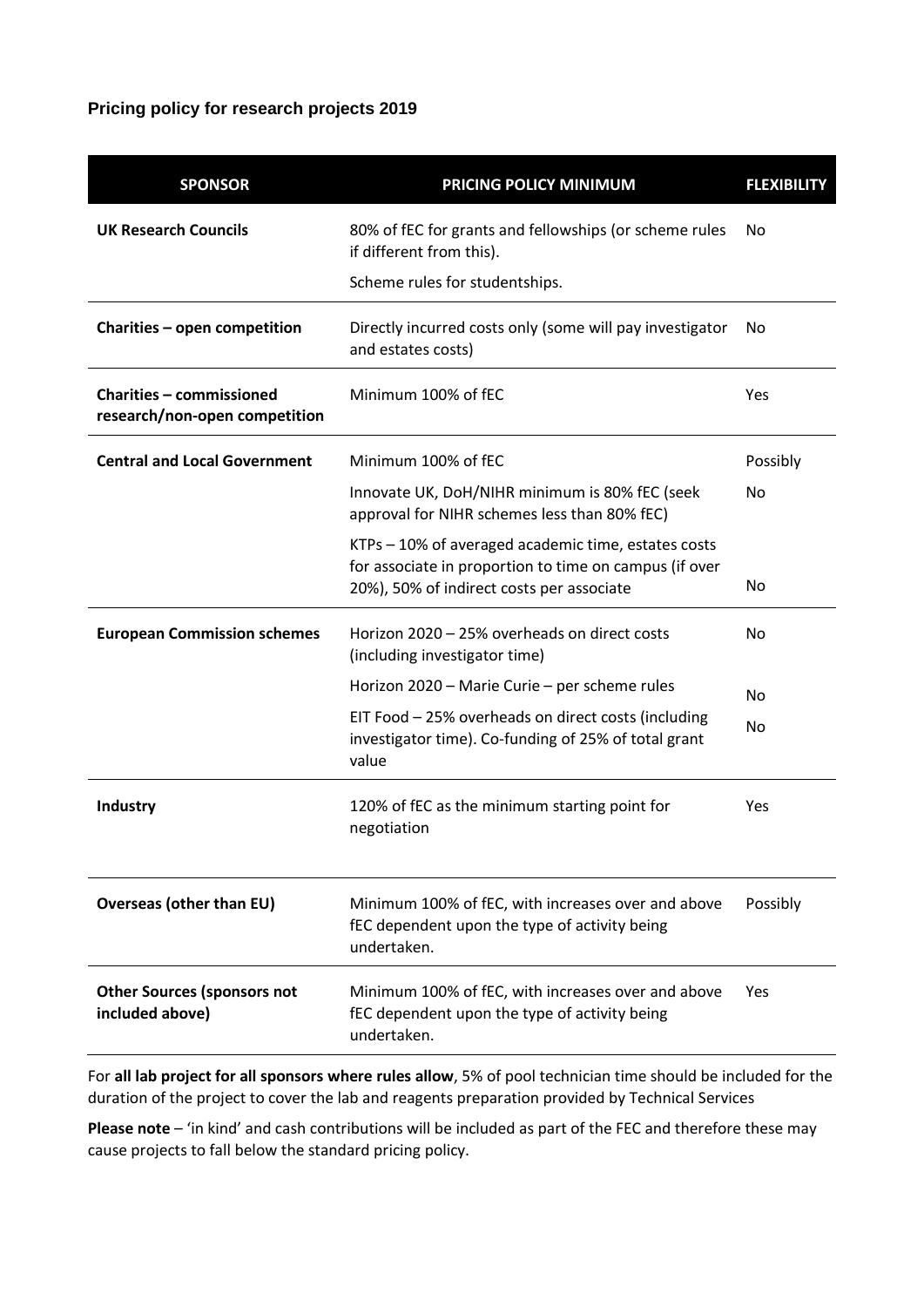# **Pricing policy for studentships 2019**

| <b>COST</b>                                                | <b>PRICING POLICY</b>                                                                                                                                                                                                                                                                                                                                                                             | <b>SPONSORS APPLICABLE TO</b>                                          |
|------------------------------------------------------------|---------------------------------------------------------------------------------------------------------------------------------------------------------------------------------------------------------------------------------------------------------------------------------------------------------------------------------------------------------------------------------------------------|------------------------------------------------------------------------|
| <b>Student Stipend</b>                                     | All sponsors should cover this cost.<br>The Research Council stipend rate for 2019/2020 is<br>£15,009 per annum. There is nothing to restrict asking<br>for higher rate if the sponsor is willing to fund this but<br>note that there may be tax implications for the student<br>if the stipend is more than £15,000 per annum.                                                                   | All                                                                    |
| Composition<br><b>Fees</b>                                 | All sponsors should cover this cost.<br>The full-time home student rate for 2019/2020 is<br>£4,327. Overseas and part-time fees should be charged<br>as applicable and the figures are available on the<br>University Graduate School website.                                                                                                                                                    | All                                                                    |
| <b>Consumables</b>                                         | All sponsors should cover general and lab consumables<br>relevant to the project.<br>Research councils, charities and government awards<br>tend to set a maximum rate per annum.                                                                                                                                                                                                                  | All, if sponsor rules allow                                            |
| <b>Research</b><br><b>Training Support</b><br>Grant (RTSG) | All sponsors should cover this cost, which is an<br>allocation of funds towards conferences and training<br>support. Various sponsors set a maximum rate.<br>Research Councils usually allow between £750 per<br>annum for arts based projects and £5,000 per annum<br>for science-based laboratory projects.                                                                                     | All                                                                    |
| <b>Equipment</b><br>and/or Other<br>Costs                  | The majority of sponsors will cover specific costs if<br>they are deemed essential costs of the Studentship.<br>Examples could include, PC, recruitment, publication<br>costs.                                                                                                                                                                                                                    | All, if sponsor rules allow                                            |
| <b>Overheads</b>                                           | Overheads should be charged where sponsor rules<br>allow. The fee varies by area and below is a suggested<br>minimum that should be charged<br>Arts and Humanities projects £1,600 per annum<br>Science Schools (classroom/office based project):<br>£4,200 per annum<br>Science Schools (laboratory based project): £6,000 per<br>annum<br>Investigator time can also be charged if this is more | Sponsors excluding RCs,<br>Government or open<br>competition charities |
|                                                            | acceptable to the sponsor than overheads.                                                                                                                                                                                                                                                                                                                                                         |                                                                        |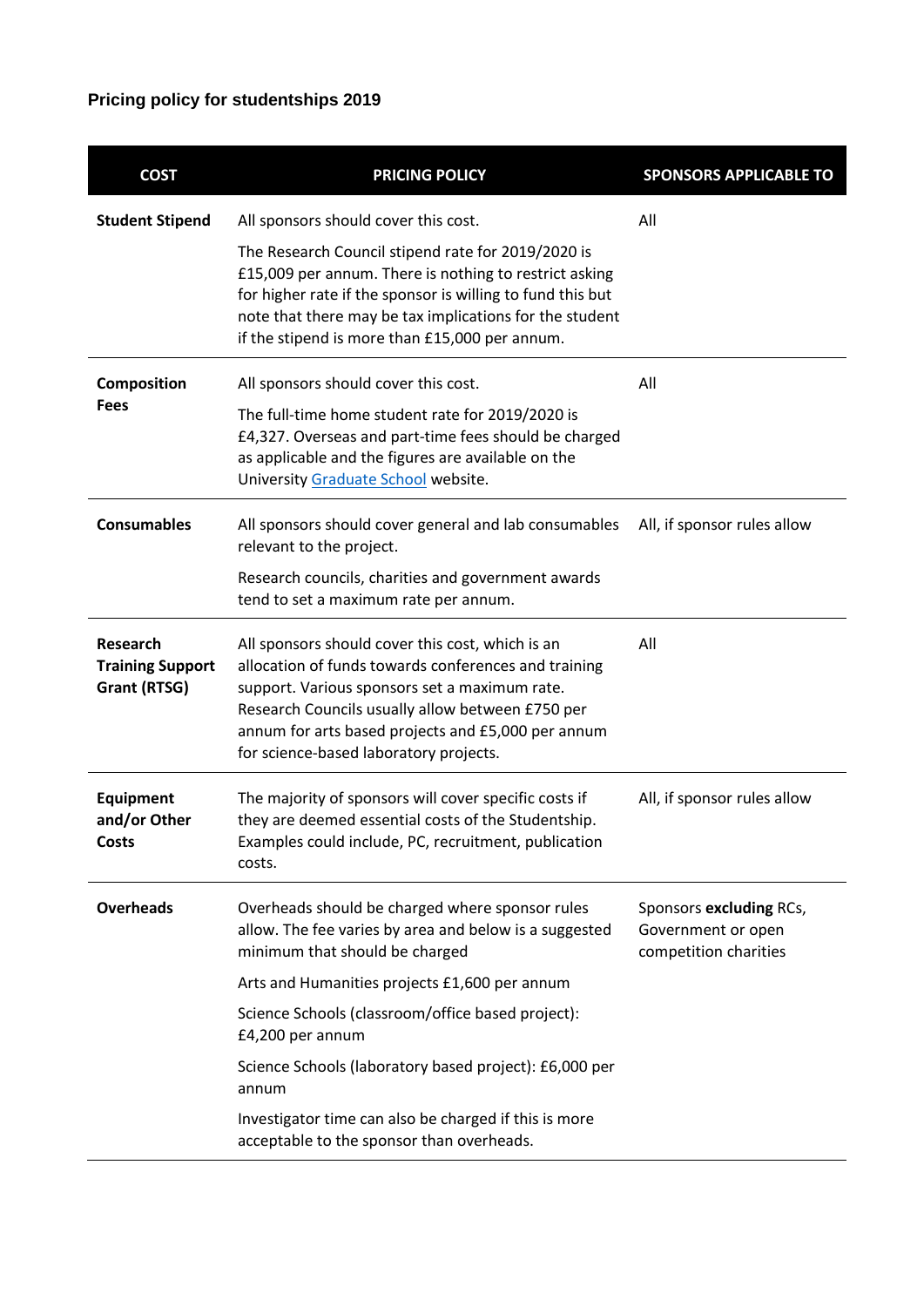## **Pricing Policy Requirements**

#### **University as Charity**

The University of Reading is an independent corporation with Charitable Status. As such, University Council is required to ensure the University conducts its activities in line with its charitable purposes as laid out in the University Charter and in compliance with charity law generally. This includes protecting and using University assets appropriately and operating sufficient financial controls.

#### **Pricing of research and enterprise activity**

In dealing with an external organisation to deliver research or carry out other such funded activities on their behalf, it is a clear principle under charity law that the University must not use its funds or resources to subsidise activity or make up a funding shortfall unless satisfied it would be within its charitable purposes and in the interests of the University and its beneficiaries to do so.

This requires that the University both maintains an accurate understanding of the full cost of its activities and sets prices for work appropriately.

The Full Economic Costing (FEC) methodology used by all universities in the UK meets the first of these requirements. The Pricing Policy recommended annually by the University's Costing & Pricing Group sets benchmark pricing rules to inform the second requirement. The Pricing Policy allows for general exceptions (such as pricing for RCUK funded projects) where standard terms of funding clearly support the University in meeting its charitable purposes.

The University is occasionally asked to enter into funding agreements (outside of pre-approved exceptions) where the negotiated price falls below the full recovery of costs.

In such cases, good governance requires that before entering such agreements there should be a senior level evaluation of the non-financial benefits arising from the work in terms of meeting our charitable purposes weighed against the level of income/ shortfall implied.

In the current University planning and funding model, the external charity governance obligation to make and record such evaluation still remains. Accordingly, so does the need for a cost-based pricing policy to be maintained and used to inform any decision to subsidise the price of research and enterprise projects by using University resources.

Clear delegated responsibility must therefore be established for undertaking such evaluation, and the individuals concerned properly and effectively briefed as to the responsibility they are undertaking on behalf of the University as a charitable body.

#### **Applications and contracts priced below the pricing policy for research projects and studentships**

If any research application or directly negotiated research contract falls below the pricing policy (including where contributions are to be made), then permission to proceed must be obtained from Head of School (HoS) in consultation with the Finance Business Partner (FBP).